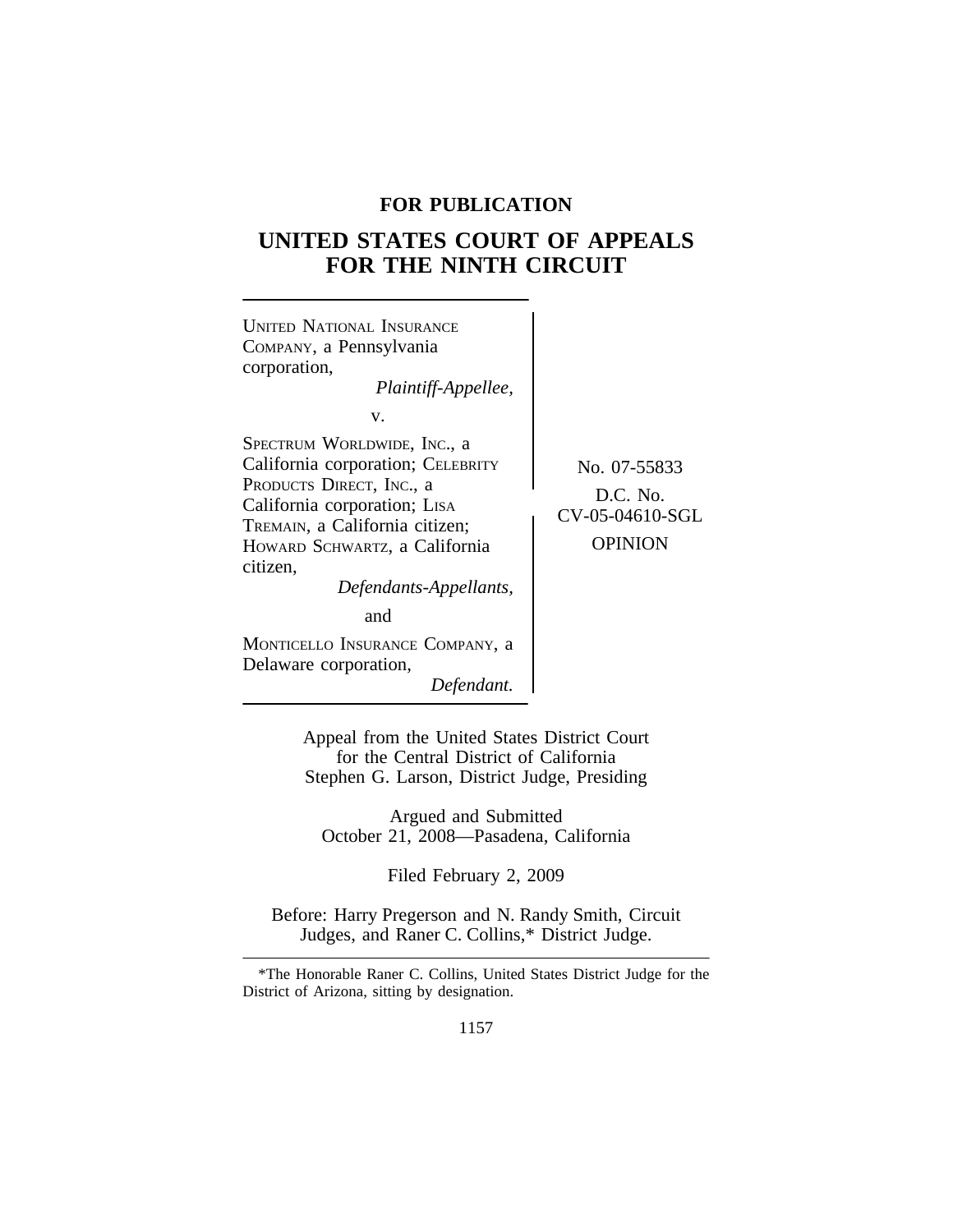Opinion by Judge N.R. Smith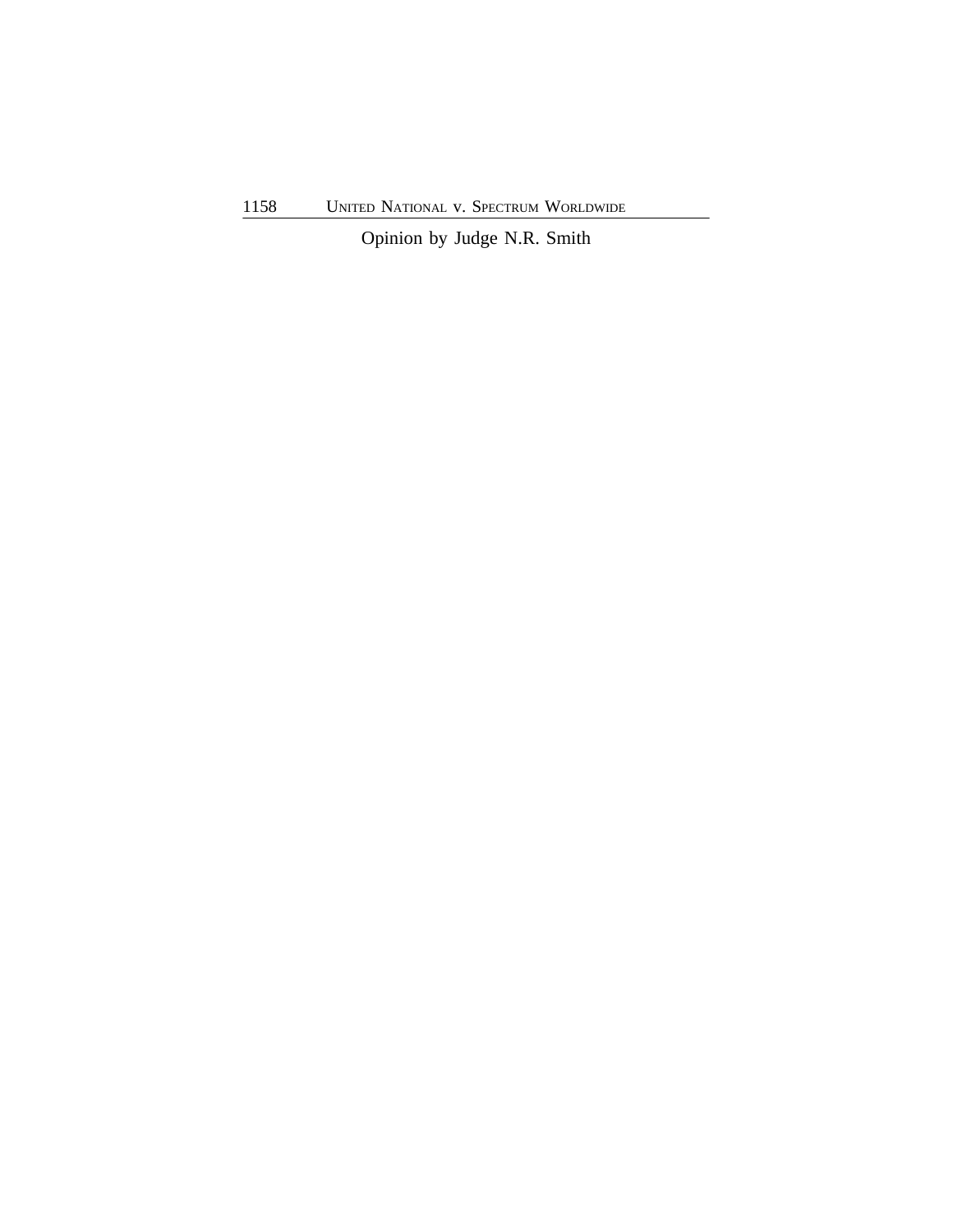#### **COUNSEL**

James C. Nielsen, Jennifer S. Cohn, and August L. Lohuaru, Nielsen, Haley & Abbott LLP, Los Angeles, California, for the plaintiffs-appellees.

Peter W. Ross, Gene Williams, and Keith J. Wesley, Brown Woods & George LLP, Los Angeles, California, for the defendants-appellants.

# **OPINION**

N.R. SMITH, Circuit Judge:

Spectrum Worldwide, Inc. ("Spectrum Worldwide"), Celebrity Products Direct, Inc. and Celebrity Products, Inc. (collectively "Celebrity"), Spectrum Worldwide's president Murray Moss ("Moss"), CEO Lisa Tremain ("Tremain"), and CFO Howard Schwartz ("Schwartz") (all of the defendants hereinafter referred to as "Spectrum") asks this court to determine whether the "first publication" exclusion found in the United National Insurance Company's ("United") excess insurance policy applies to infringement claims. We hold that it does. Additionally, because Spectrum presents us with a legal position that is clearly inconsistent with the position it took and benefitted from in previous litigation, judicial estoppel prevents us from allowing Spectrum to argue that it first published infringing material after purchasing its excess insurance coverage. Further, the district court did not abuse its discretion when it held Schwartz and Tremain jointly and severally liable for repayment of United's contribution.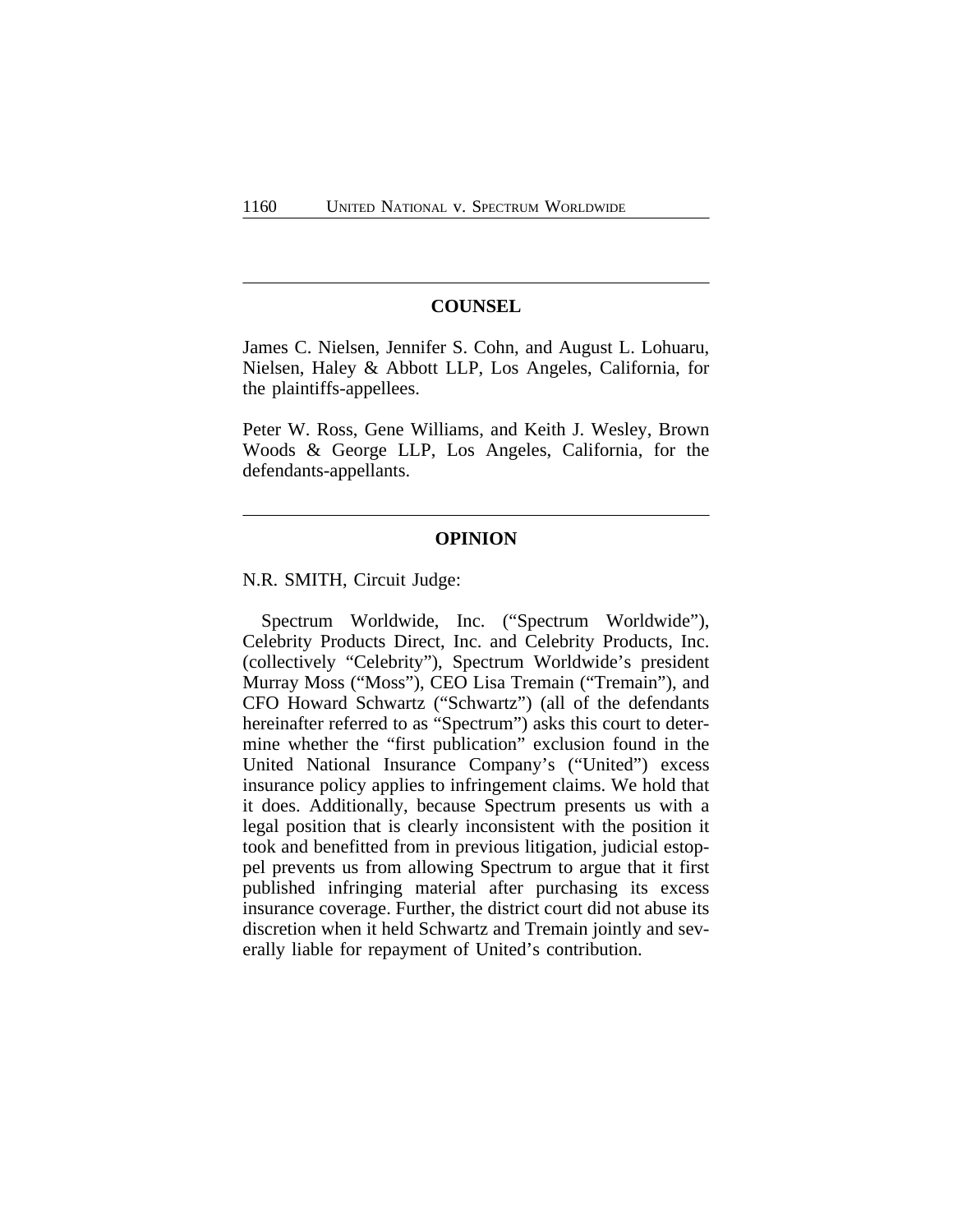In December 1997, Sunset Health Products, Inc. ("Sunset") hired Spectrum to advertise and distribute the "Hollywood 48- Hour Miracle Diet" drink ("Miracle Diet"). Soon thereafter, Tremain and Schwartz formed Celebrity to market and sell a similar product, "The Original Hollywood Celebrity Diet" drink ("Celebrity Diet"). Spectrum then terminated its contract with Sunset and began marketing Celebrity Diet.

In December 1998, and again in March 1999, Sunset demanded that Spectrum cease infringing on its Miracle Diet trademark. In October 2001, Sunset filed a trade dress infringement claim against Spectrum, alleging that Spectrum "deliberately" made Celebrity Diet's packaging and labeling so similar to Miracle Diet that it confused consumers and damaged Sunset's reputation (the "*Sunset* Action"). Sunset applied for a temporary restraining order ("TRO"), wherein it asked District Judge Nora Manella**<sup>1</sup>** to compare Sunset's 1998 label to Spectrum's 1998 and 2001 labels to determine that Spectrum's 2001 label constituted an immediate harm to Sunset. In 1998, Sunset's Miracle Diet label prominently featured the word "Hollywood," contained the phrase "Lose Up To 10 lbs. in 48 Hours!," and included palm trees, gold stars, and Hollywood-style searchlights—all set on a blue/purple background ("Sunset's 1998 label"). Spectrum initially sold Celebrity Diet under a label featuring very similar phrasing, but set against a black background with a large gold star ("Spectrum's 1998 label"). In 1999, Spectrum changed Celebrity Diet's label, sporting the same large gold star and phrasing, but switching to a purple/blue background featuring Hollywood-style searchlights ("Spectrum's 1999 label"). In May 2001, Spectrum again altered Celebrity Diet's label,

**<sup>1</sup>**District Judge Nora M. Manella heard the *Sunset* Action and was originally assigned to hear United's reimbursement claim. However, United's action was transferred to District Judge Stephen G. Larson upon Judge Manella's appointment to the California Court of Appeal.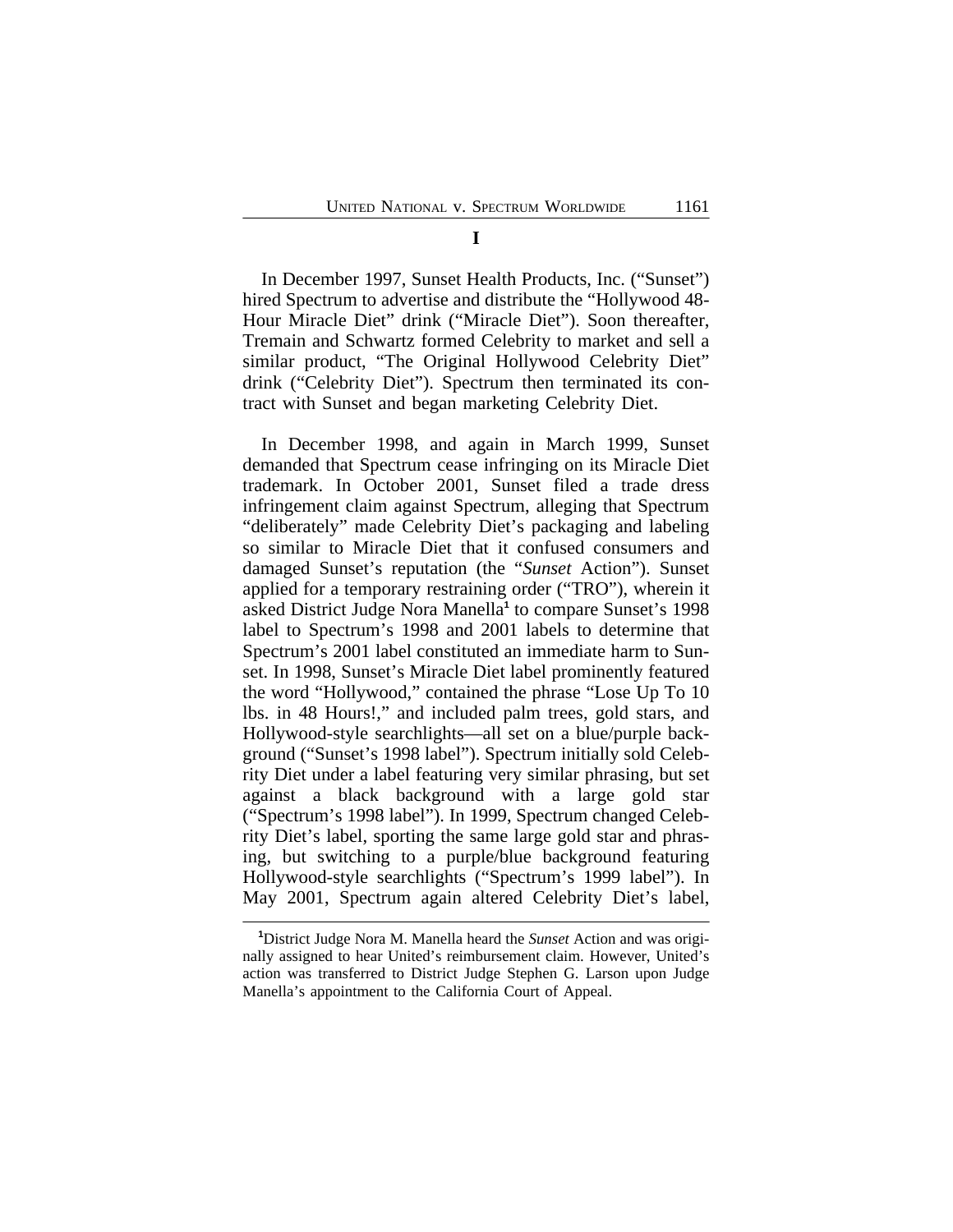changing the font and style of the word "Hollywood" to look more like the Hollywood Hills sign, and modified the star and searchlights ("Spectrum's 2001 label").

Judge Manella granted the TRO based on the dramatic change between Spectrum's 1998 and 2001 labels. In the subsequent preliminary injunction hearing, however, Spectrum argued that it changed its 1998 label in 1999, and that its 1999 label was so similar to its 2001 label that Sunset was not in danger of experiencing immediate harm. Judge Manella accepted Spectrum's position, and denied Sunset's preliminary injunction action on this basis. Spectrum therefore continued profiting from the sale of Celebrity Diet, while deepening potential insurers' liability.

In 2001, United also issued Spectrum a one million dollar excess third party liability policy (the "United Policy") related to an underlying policy issued by Monticello Insurance Company (the "Monticello Policy"). United's policy became effective on April 26, 2001, and is "subject to definitions, terms, conditions, exclusions and limitations contained in the [Monticello Policy]," which indemnifies Spectrum for damages resulting from "advertising injury" liability, meaning injury arising from:

- a. Oral or written publication of material that slanders or libels a person or organization or disparages a person's or organization's goods, products, or services;
- b. Oral or written publication of material that violates a person's right of privacy;
- c. Misappropriation of advertising ideas or style of doing business;
- d. Infringement of copyright, title or slogan.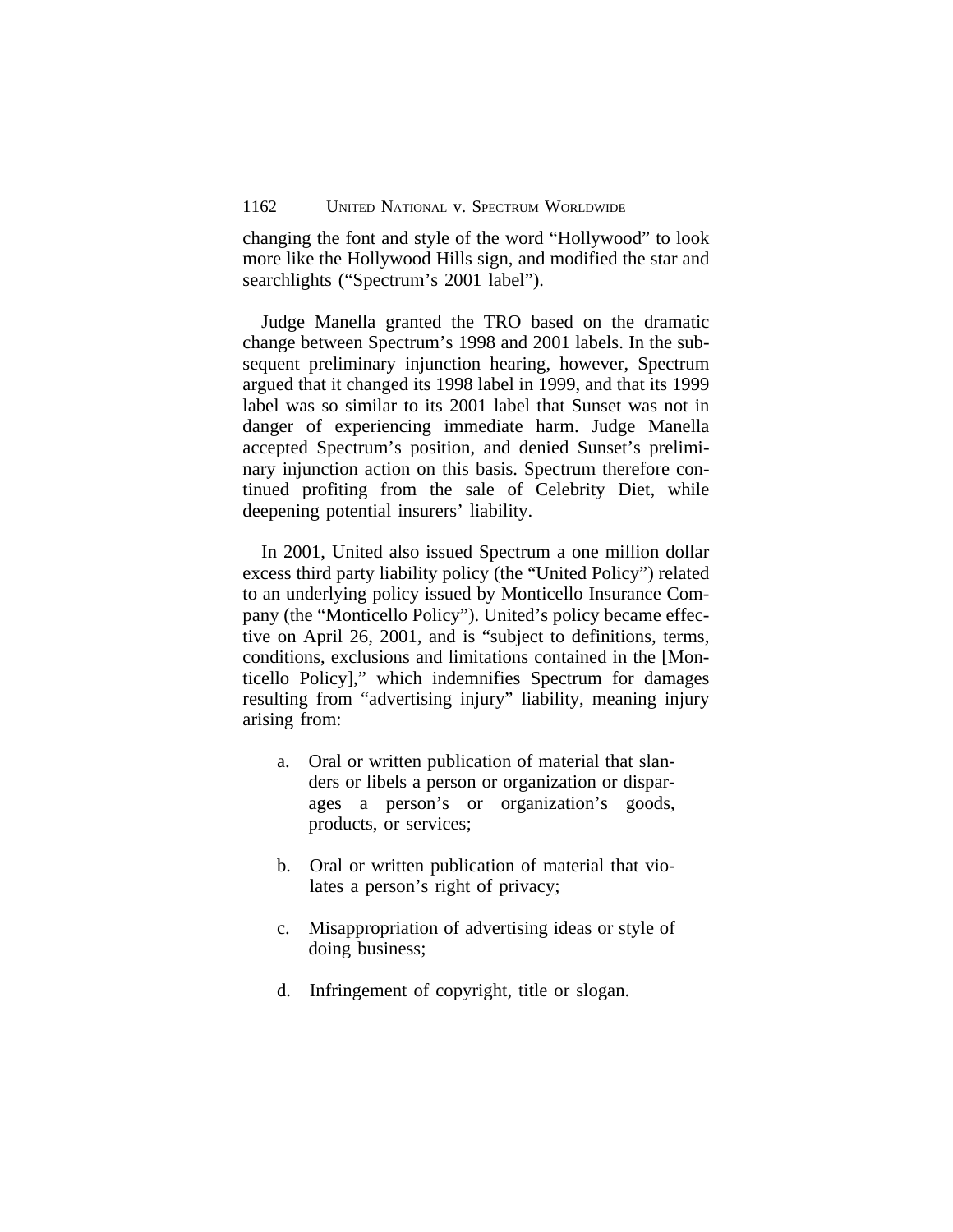The United Policy does not, however, apply to an "advertising injury . . . arising out of oral or written publication of material whose first publication took place before the beginning of the policy period."

After subsequent hearings on cross-motions for summary judgment in the *Sunset* Action, the parties were left with Sunset's core trade-dress infringement claim. Spectrum and Sunset then settled the *Sunset* Action for a total of \$3,220,000 paid to Sunset, funded by Spectrum's insurers. United contributed \$420,000 to the settlement, pursuant to its obligations under the United Policy.

United sought reimbursement of its settlement contribution through a Complaint filed against Spectrum on June 24, 2005. United moved for summary judgment, arguing that the United Policy's first publication exclusion eliminated its indemnification obligations. Finding the first publication exclusion generally applicable to infringement claims, the district court nonetheless denied United's motion on September 6, 2006 because "triable issues of fact" prevented the court from determining whether Spectrum's offending actions occurred prior to the United Policy's effective date.

United moved for reconsideration, based on its claim that Sunset's advertising injury had already been determined by Judge Manella in the *Sunset* Action. After reviewing Judge Manella's findings, the district court reconsidered and granted United's motion for summary judgment, holding that Spectrum's 1999 label formed the substance of Sunset's advertising injury, and therefore that the first publication exclusion eliminates United's liability. The district court entered a judgment against Spectrum Worldwide, Schwartz, and Tremain in the amount of \$420,000 plus interest. Spectrum moved for reconsideration, arguing first that the district court should not have relied upon Judge Manella's previous findings, and second that Schwartz and Tremain should not have been included in the judgment. The district court denied Spectrum's motion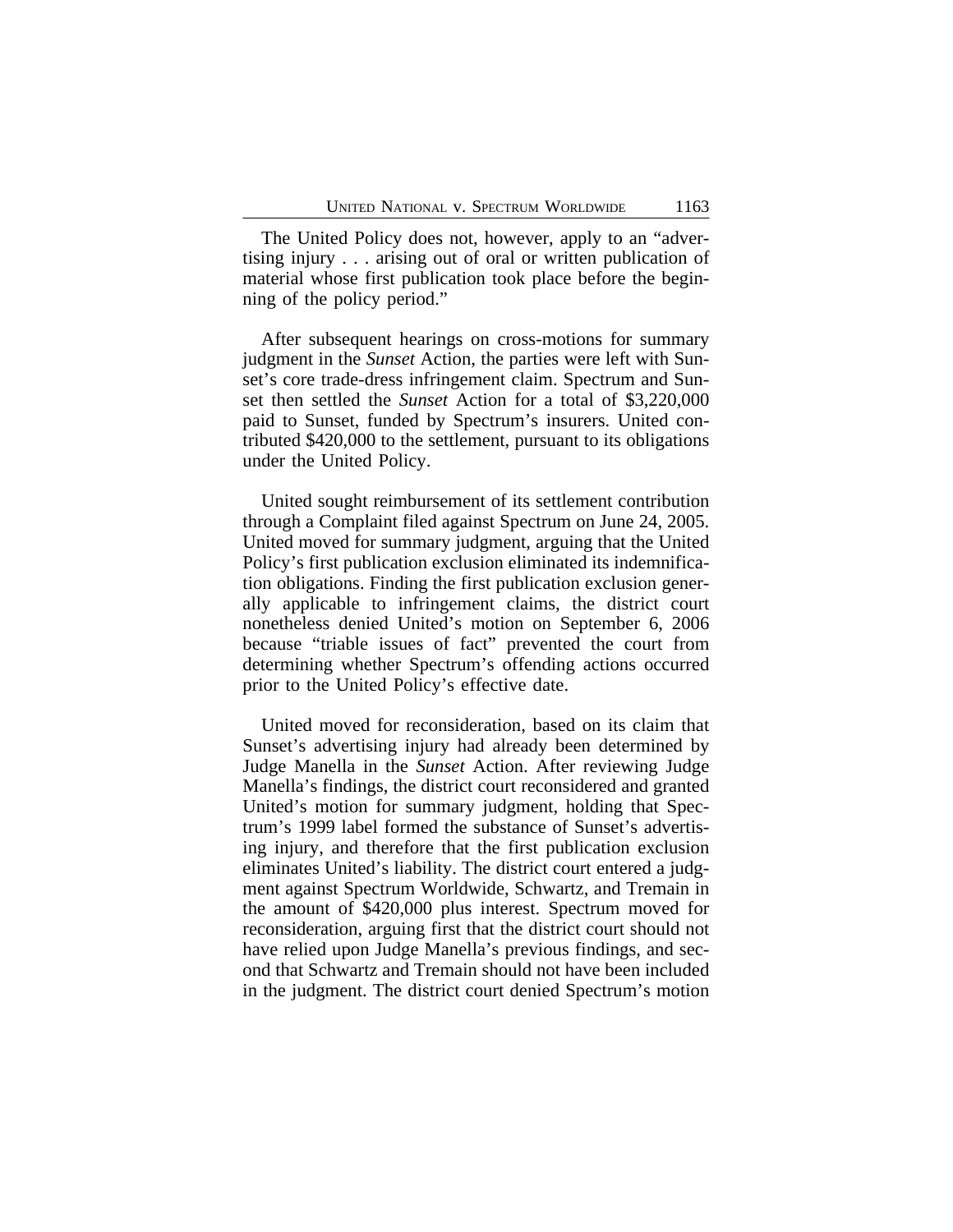on May 11, 2007. Spectrum filed a Notice of Appeal on June 6, 2007, and satisfied the judgment.

# **II**

We review de novo a district court's decision to grant summary judgment. *Thomas v. City of Beaverton*, 379 F.3d 802, 807 (9th Cir. 2004). We do not weigh the evidence or determine the truth of the matter, but only determine whether there is a genuine issue of fact for trial. *See Balint v. Carson City*, 180 F.3d 1047, 1054 (9th Cir. 1999). We may affirm on any basis supported by the record, *Valdez v. Rosenbaum,* 302 F.3d 1039, 1043 (9th Cir. 2002).

## **III**

Spectrum argues that the United Policy's first publication exclusion does not apply to Sunset's infringement claim, because (1) first publication exclusions do not apply to infringement actions in California and (2) even if the clause applies to infringement actions, summary judgment was not proper to determine whether Spectrum first published infringing material before the United Policy took effect. We find that (1) the United Policy unambiguously applies to infringement actions, and (2) summary judgment is proper to determine the date of first publication in this case, because Spectrum is judicially estopped from presenting and prevailing on inconsistent arguments before the district courts.

## **A**

**[1]** Insurance policy interpretation is a question of California law, which requires courts to initially look to the insurance policy language in order to ascertain its plain meaning. Cal. Civ. Code § 1636; *Waller v. Truck Ins. Exch., Inc.*, 900 P.2d 619, 627 (Cal. 1995). Because insurance policy interpretation must give effect to the parties' "mutual intention" at the time they formed the contract, Cal. Civ. Code § 1636, the par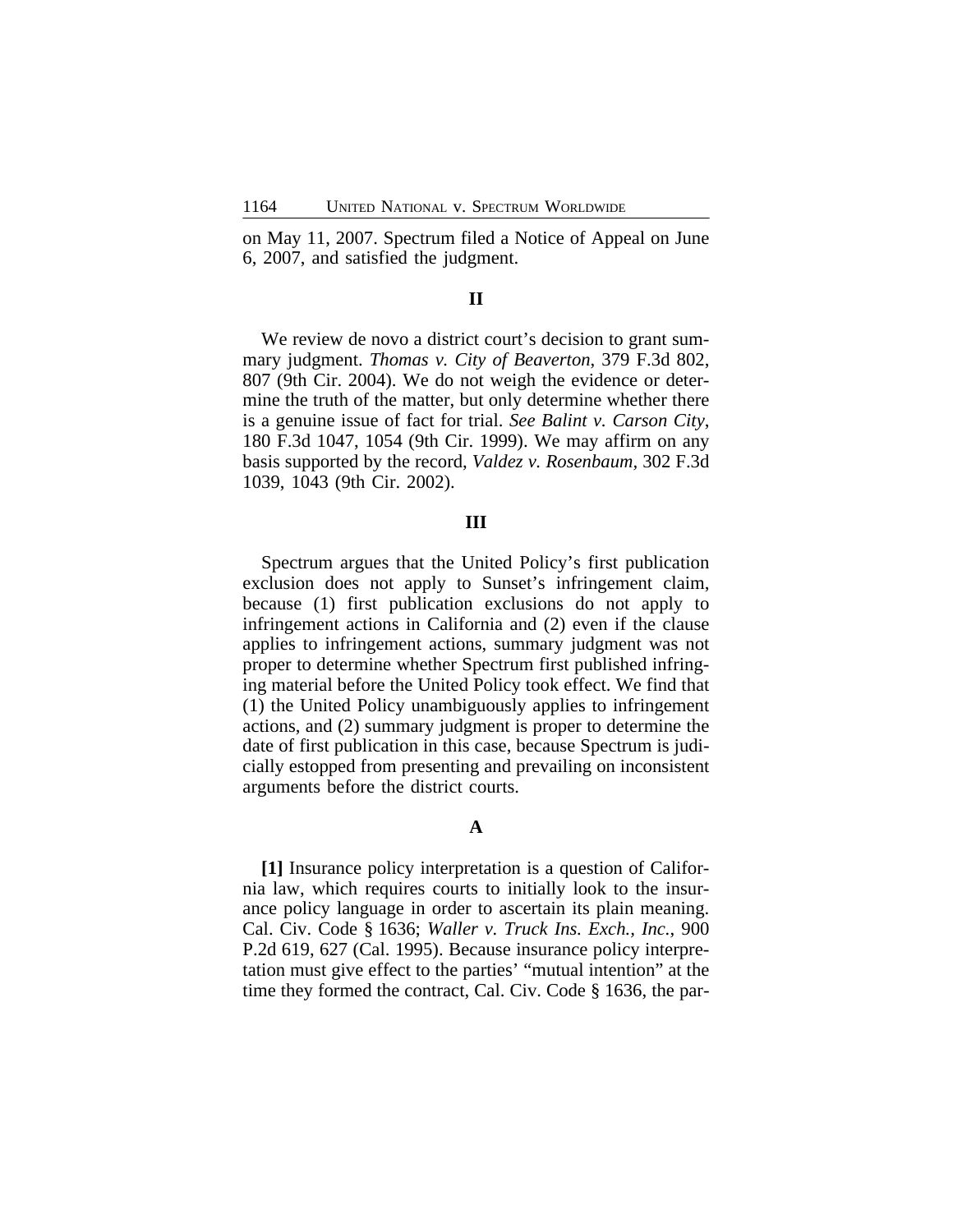ties' intent should be inferred solely from the written provisions of the contract. Cal. Civ. Code § 1639. The written provisions should be examined "together, so as to give effect to every part, if reasonably practicable." Cal. Civ. Code § 1641. If a written policy provision is "clear and explicit," it must be given proper effect. *E.g.*, *Fireman's Fund Ins. Co. v. Superior Court*, 78 Cal. Rptr. 2d 418, 422 (Cal. Ct. App. 1997).

On the other hand, if a policy provision is capable of two or more reasonable constructions, it is "ambiguous," *Waller*, 900 P.2d at 627 (citing *Bay Cities Paving Grading, Inc. v. Lawyers' Mutual Ins. Co.*, 855 P.2d 1263, 1271 (Cal. 1993)), and courts "must resolve the ambiguity in favor of the insured, consistent with the insured's reasonable expectations," *E.M.M.I. Inc. v. Zurich American Ins. Co.*, 84 P.3d 385, 391 (Cal. 2004) (citation omitted). However, "[c]ourts will not strain to create an ambiguity where none exists." *Waller*, 900 P.2d at 627 (citing *Reserve Ins. Co. v. Pisciotta*, 640 P.2d 764, 768 (Cal. 1982)). In addition, insurance policy exclusions must be "*conspicuous, plain and clear*," otherwise they are "strictly construed" in favor of the insured. *E.M.M.I. Inc.*, 84 P.3d at 389 (citations omitted) (emphasis in original).

**[2]** We find that the United Policy's first publication clause is clear and explicit, and must be given its proper effect. The United Policy's first publication exclusion asserts that "[t]his insurance does not apply to . . . 'advertising injury' . . . (2) Arising out of oral or written publication of material whose first publication took place before the beginning of the policy period." The Policy further defines "advertising injury," in relevant part, as "injury arising out of . . . [i]nfringement of copyright, title or slogan." Plainly reading the first publication exclusion and the relevant advertising injury definition together indicates that the parties intended to exclude from coverage any copyright infringement injury that arose from an oral or written publication of material first published before the policy became effective.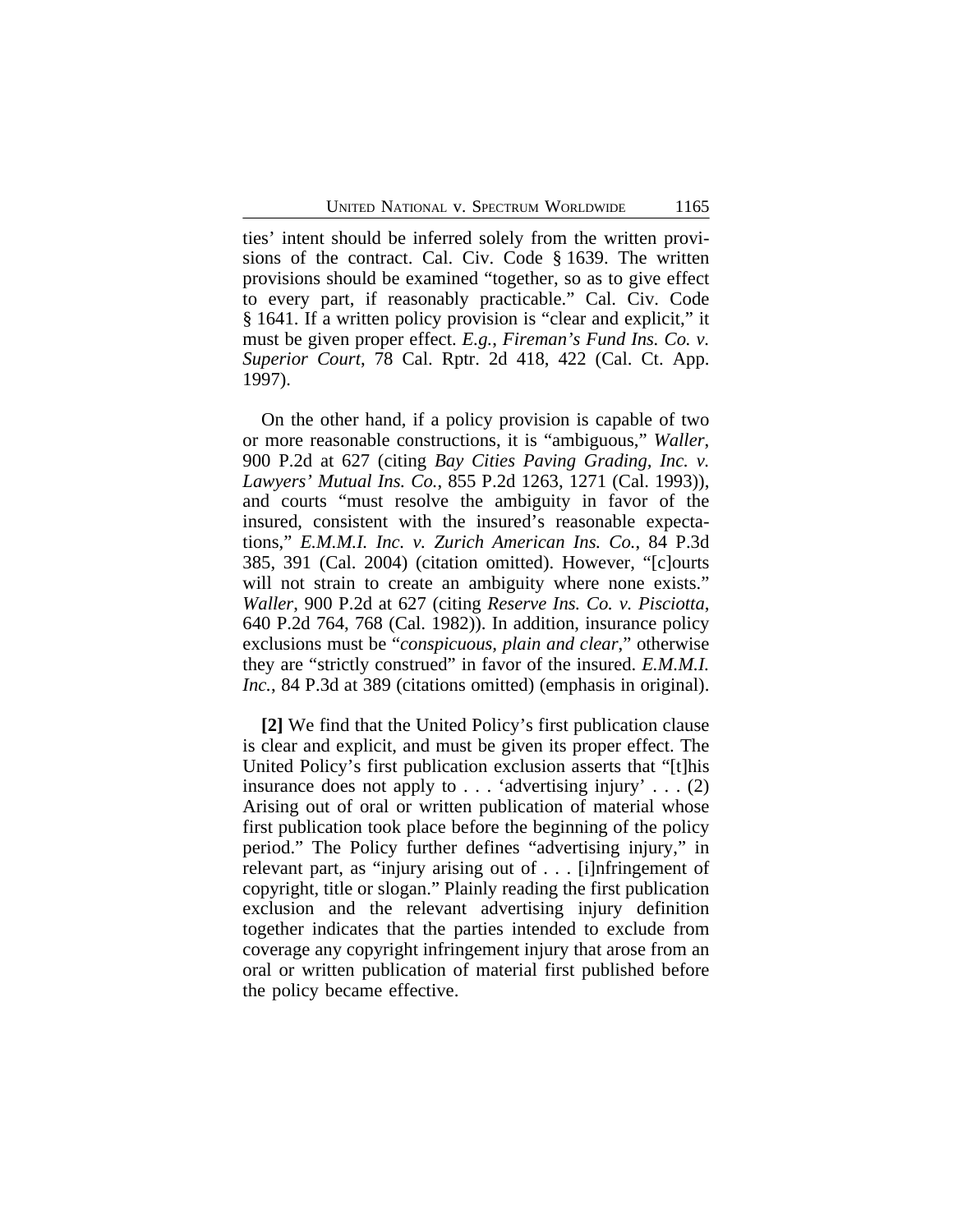United argues that this language unambiguously applies to infringement claims. Spectrum asserts that the language is ambiguous, arguing that because the "advertising injury" definition only uses the word "publication" in sections (a) (slander, libel) and (b) (invasion of privacy), and not in sections (c) defamation and (d) infringement, "it is reasonable to conclude that the first publication exclusion only applie[s] to claims for libel, slander and invasion of privacy because the exclusion explicitly refer[s] to the 'oral or written publication of material.' " *See Arnette Optic Illusions, Inc. v. ITT Hartford Group, Inc.*, 43 F. Supp. 2d 1088 (C.D. Cal. 1998)).**<sup>2</sup>** Accordingly, Spectrum concludes that because two reasonable interpretations exist (that the exclusion applies to infringement claims, or it does not), the first publication exclusion is ambiguous and must be interpreted in its favor. *See id.* at 1097 (citation omitted).

Spectrum's argument would require us to ignore sections (c) (misappropriation) and (d) (infringement) of the "advertising injury" definition in order to find an ambiguity. That argument contradicts California policy that instructs courts (1) to "give effect to every part, if reasonably practicable," Cal. Civ. Code § 1641, and (2) not to "strain" to find ambiguities. *See*, *e.g.*, *Waller*, 900 P.2d at 627. In order to find Spectrum's interpretation reasonable, we would have to conclude that it is reasonable to ignore Monticello's**<sup>3</sup>** efforts to carefully define the term "advertising injury" to mean injury arising out of defamation, invasion of privacy, misappropriation, and/or infringement and set the term off in quotation marks throughout the policy. We would also have to conclude that it is rea-

**<sup>2</sup>** In *Arnette*, the district court reviewed a first publication exclusion that was identical to the United Policy exclusion, and found that both interpretations are reasonable. *Arnette*, 43 F. Supp. 2d at 1097. Accordingly, the court concluded that the exclusion was ambiguous. *Id*. Spectrum relies on *Arnette*'s reasoning throughout its argument.

**<sup>3</sup>**Monticello drafted the United Policy; United referred to the original Monticello policy for its excess coverage policy terms.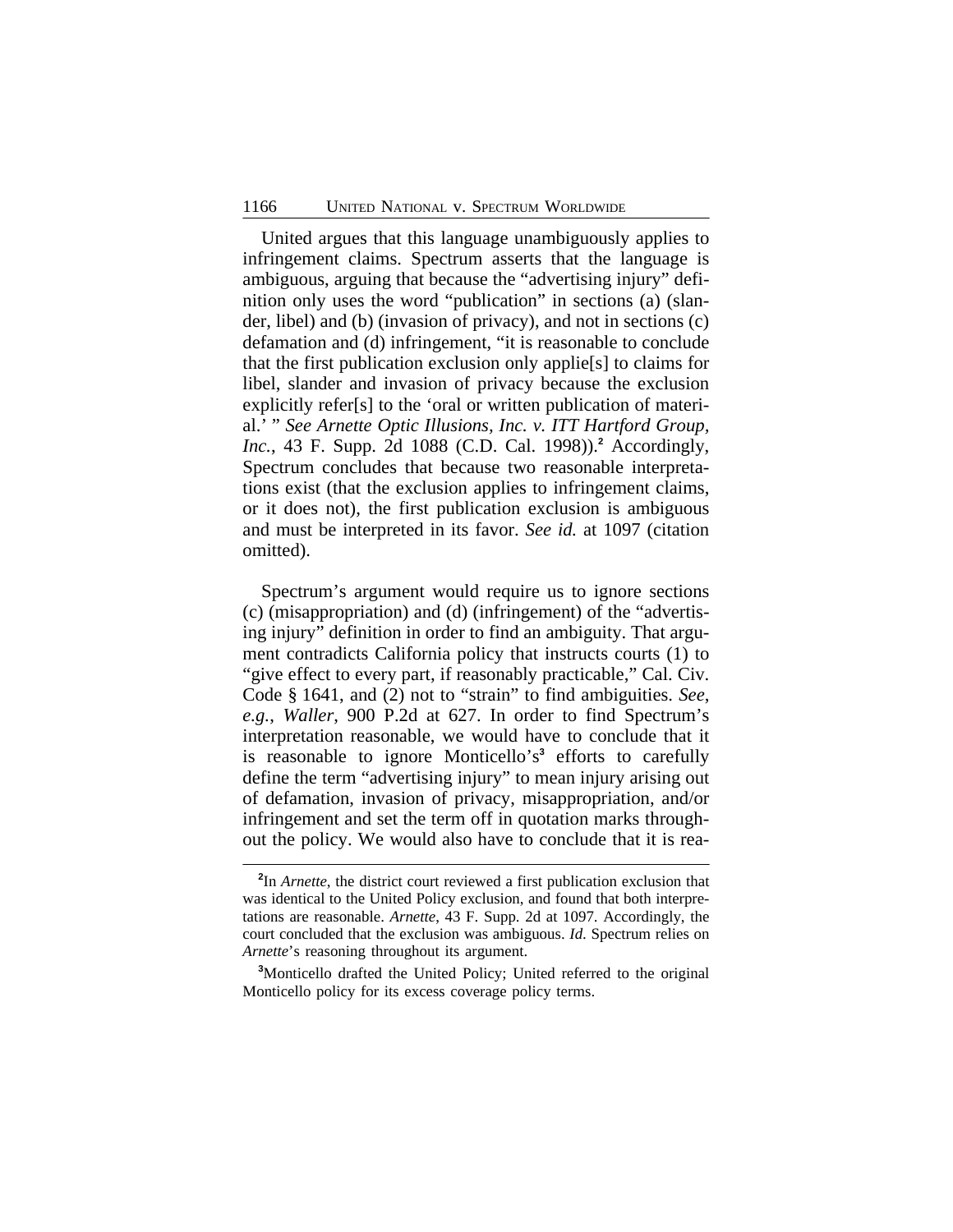sonable to believe Monticello used "advertising injury" to mean injury arising out of defamation, invasion of privacy, misappropriation, and/or infringement in several places throughout the policy, but not in the first publication exclusion, despite no language in the exclusion to that effect. We cannot reasonably make these conclusions while complying with California contract interpretation principles.

**[3]** Moreover, under California law, a split in authority does not necessarily render an exclusion ambiguous. *See*, *e.g.*, *MacKinnon v. Truck Ins. Exchange*, 73 P.3d 1205, 1212 (Cal. 2003) (a policy exclusion "does not become ambiguous merely because the parties disagree about its meaning, or because they can point to conflicting interpretations of the clause by different courts"). Accordingly, based on a plain reading of the insurance policy, we find that the United first publication exclusion is unambiguous and that it clearly applies to infringement claims.

## **B**

Because we find that United Policy's first publication exclusion clearly applies to trade dress infringement claims, we must next consider whether the exclusion applies to Sunset's infringement claim. The district court found that "the substance of the advertising injury claimed by Sunset were those elements found on [Spectrum's] January, 1999 label," and thus granted summary judgment that the first publication of infringing material occurred prior to the policy's effective date. The doctrine of judicial estoppel requires that we affirm the district court.

**[4]** The doctrine of judicial estoppel is an equitable doctrine a court may invoke to protect the integrity of the judicial process. *Russell v. Rolfs*, 893 F.2d 1033, 1037 (9th Cir. 1990). It was developed to prevent litigants from "playing fast and loose" with the courts by taking one position, gaining advantage from that position, then seeking a second advantage by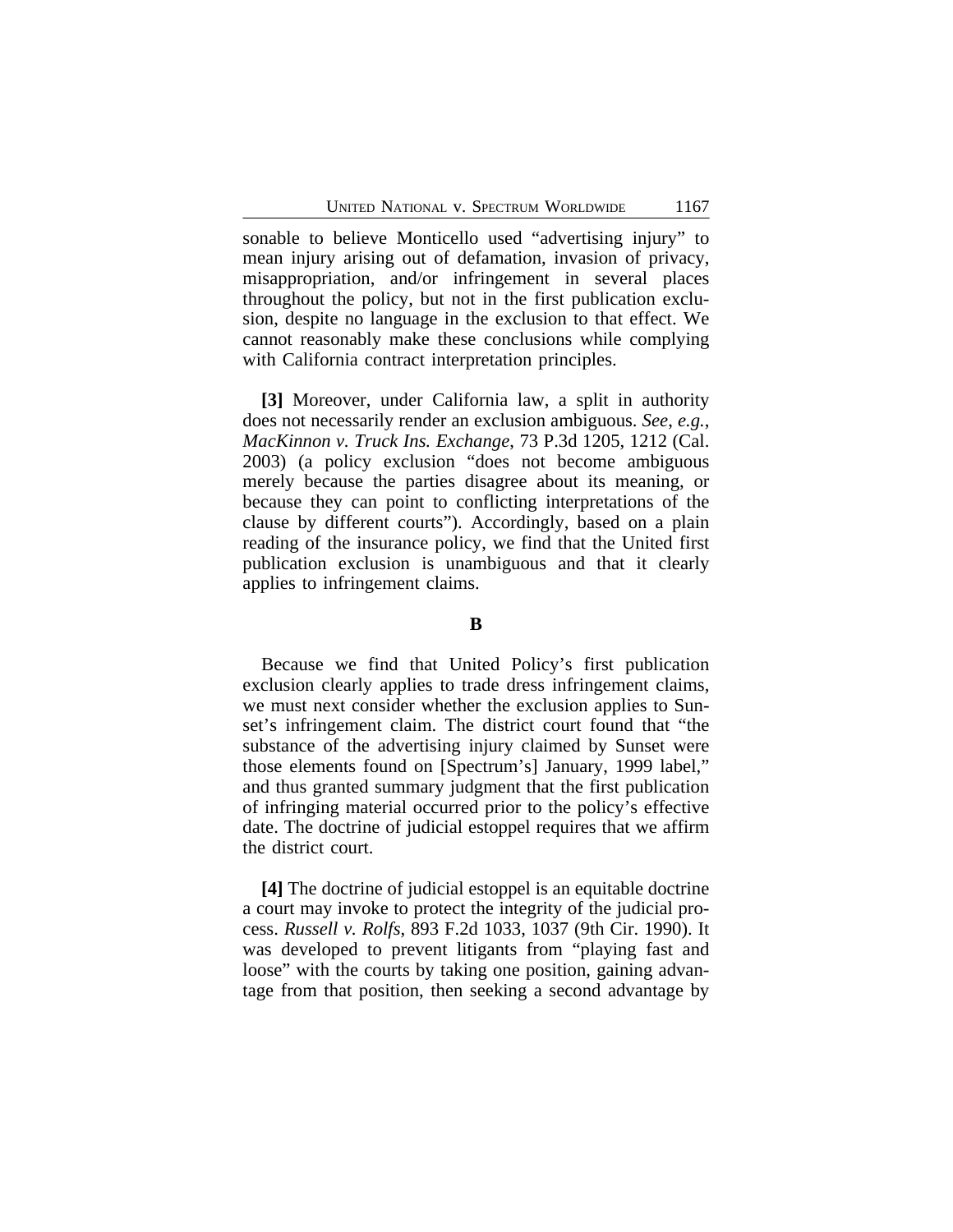later taking an incompatible position. *Risetto v. Plumbers and Steamfitters Local 343*, 94 F.3d 597, 600 (9th Cir. 1996) (holding that a plaintiff was judicially estopped from asserting claims based on her ability to work where she had previously received a favorable Workers' Compensation settlement based on assertions that she was unable to work). Judicial estoppel not only bars inconsistent positions taken in the same litigation, but "bar[s] litigants from making incompatible statements in two different cases." *Hamilton v. State Farm Fire & Cas. Co.*, 270 F.3d 778, 783 (9th Cir. 2001).

In *New Hampshire v. Maine*, 532 U.S. 742 (2001), the Supreme Court provided a blueprint for determining whether judicial estoppel applies here. First, Spectrum's current position must be "clearly inconsistent" with its earlier position. *Id*. at 750. Second, Spectrum must have succeeded in persuading the district court to accept the earlier position, so that accepting Spectrum's current argument would create "the perception that either the first or the second court was misled." *Id*. Third, we query whether Spectrum would derive an unfair advantage if not estopped. *Id*.

We follow this blueprint to find that judicial estoppel should apply to prevent Spectrum from deriving an unfair advantage by taking its current position. In the 2001 preliminary injunction hearing, Sunset argued that Spectrum's recent label change too closely resembled its trade dress and "motivated the [infringement] lawsuit," though Sunset "claim[ed] to have been aware of [Spectrum's] alleged infringement by December 1998." Spectrum's response focused on Sunset's "delay in seeking injunctive relief," arguing that it had been using the label elements Sunset complained of for almost three years. In essence, Spectrum argued that any alleged infringement began occurring when it adopted its label in January 1999, that any change thereafter was merely incremental shifting of the 1999 label elements, and that the 2001 label did not initially present the harm Sunset asserted—thus prelimi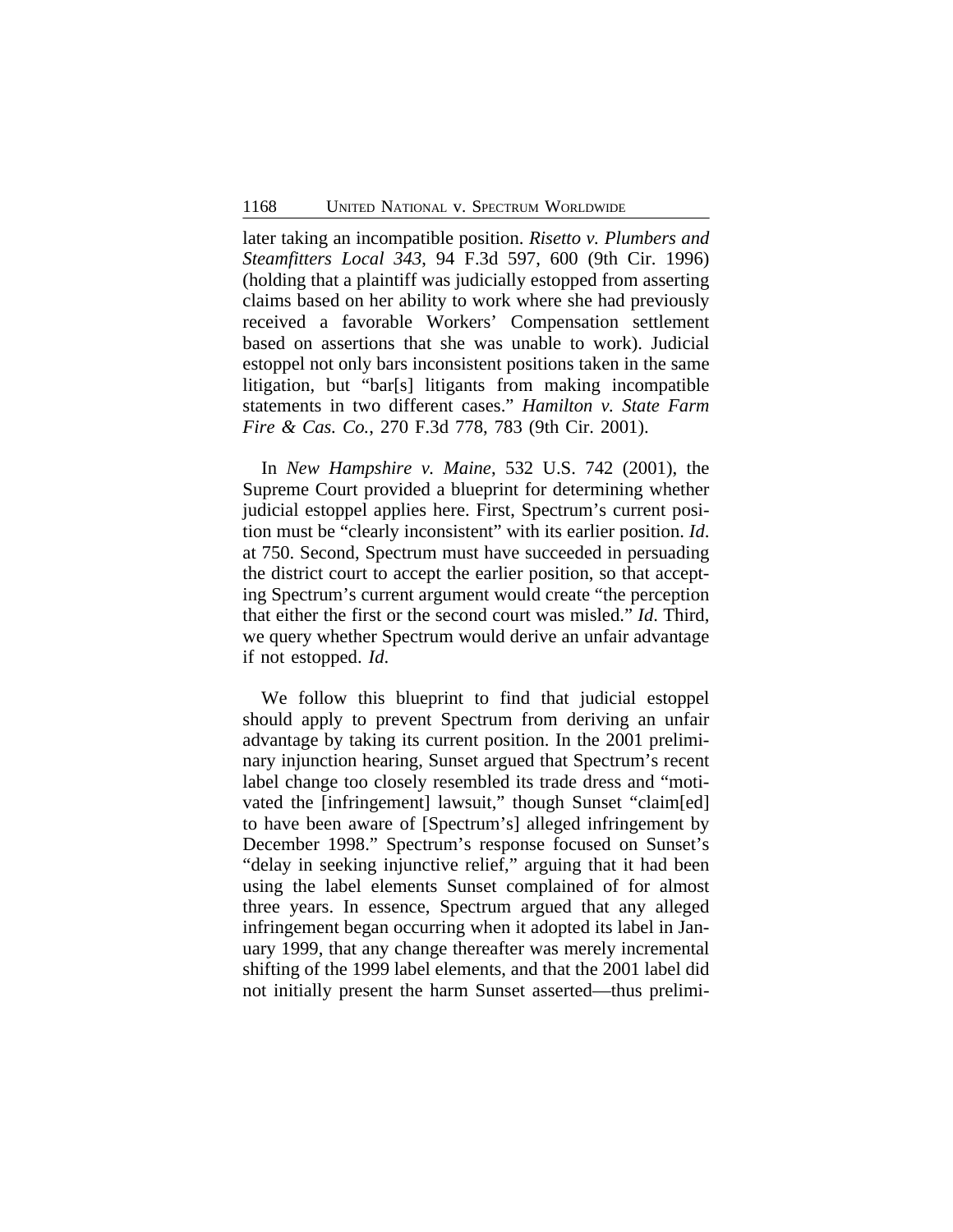nary injunction was not warranted, because Sunset waited nearly three years to bring a claim that arose in 1999.

Spectrum's current argument more closely resembles Sunset's 2001 position—that it was the 2001 label, not the 1999 version, that resulted in the Sunset action, and that the 2001 label constituted distinct infringing material. Moreover, Spectrum argued that if the court granted injunctive relief, it would force them to abandon the label they had spent three years and \$4.7 million promoting, further supporting its argument that the trade dress claim dated to 1999. Spectrum's 2001 arguments helped convince Judge Manella that Sunset could not identify any "new or immediate harm that would threaten its livelihood," because Spectrum's 1999 to 2001 label "alterations [were] incremental," and Spectrum's "trade dress ha[d] remained largely consistent since . . . January 1999." In addition, Schwartz's declarations led Judge Manella to conclude that the 1999 label was "remarkably similar" to Sunset's, and thus by waiting to file until 2001, Sunset "waited almost three years after [Spectrum] adopted a similar trade dress to seek injunctive relief." Spectrum relied on these arguments to convince the court that Sunset did not experience new or immediate harm, and thus an injunction was inappropriate. The district court clearly accepted and relied upon these assertions when making its ruling. Accordingly, if we accept Spectrum's current argument that the 2001 label was the basis for Sunset's infringement claim, it may create the perception that Spectrum misled either us or Judge Manella. *See New Hampshire v. Maine*, 532 U.S. at 750.

**[5]** As the discussion set forth above illustrates, Spectrum benefitted from arguing in 2001 that Sunset's alleged infringement claim arose from materials first published in 1999. If we now allow Spectrum to argue that the claim did not arise until 2001, Spectrum's "gaming" of the courts will allow it the possibility of prevailing on the very position it successfully discredited while attempting to avoid preliminary injunction. The result would be unfair to Sunset, whose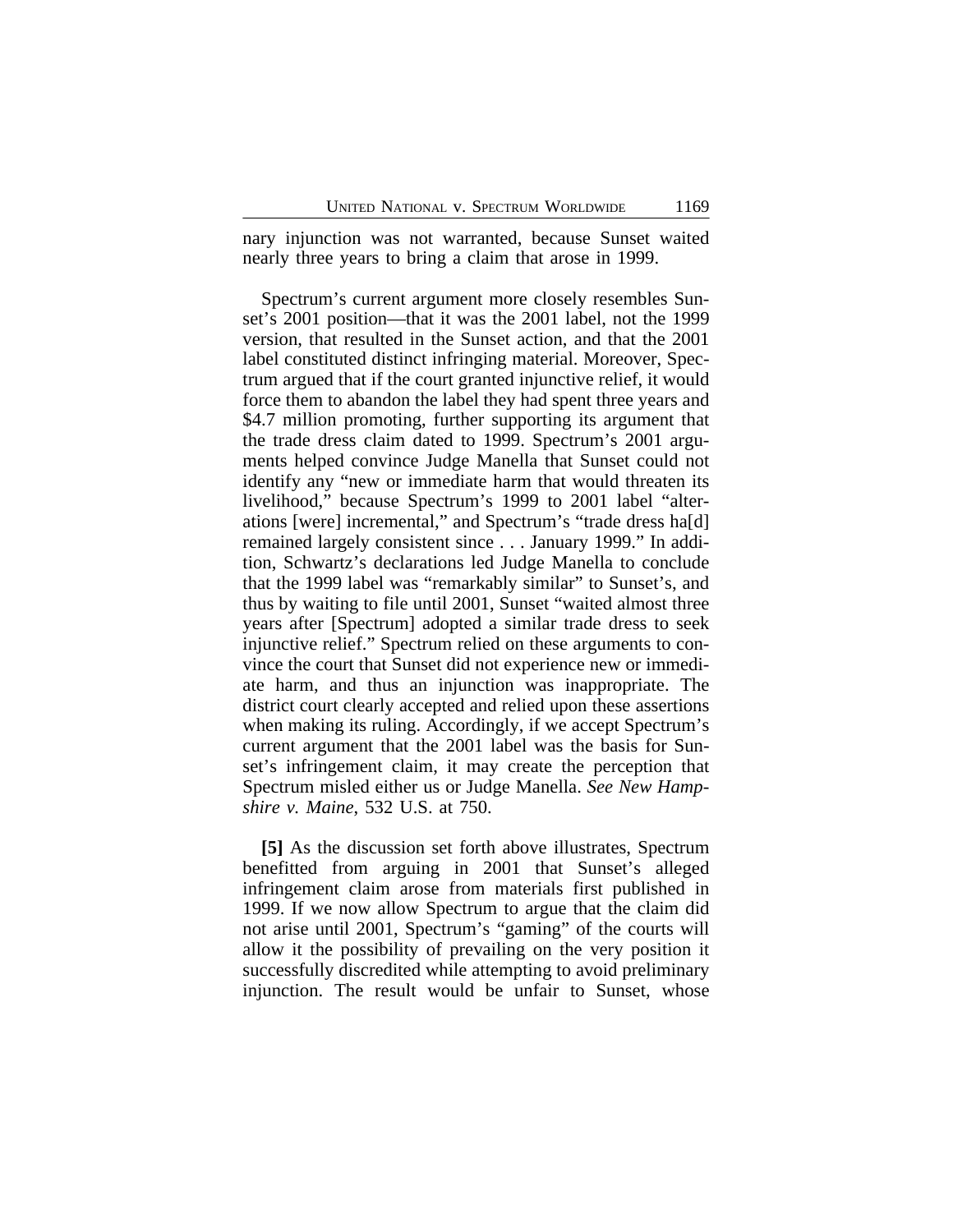alleged harms increased as a result of Spectrum's 1999 arguments. The result would also be unfair to United, whose indemnification obligations increased as Sunset's damages widened after Spectrum successfully avoided an injunction, then later settled.

**[6]** Accordingly, because Spectrum obtained a favorable decision in the district court as a result of its assertions that the alleged infringement first arose in 1999, we find that Spectrum is estopped from claiming before this court that the 2001 label formed the basis of Sunset's claim. We thus affirm the district court in its conclusion that Spectrum first published infringing material in 1999, before the United Policy took effect, and uphold its decision to exclude the Sunset claim from coverage under the Policy.

## **IV**

After the district court entered judgment against Tremain and Schwartz, Spectrum filed a motion to reconsider under Federal Rules of Civil Procedure 59(e) and 60(b), arguing that Tremain and Schwartz should not be held personally liable for reimbursing United. The district court rejected this argument; Spectrum argues that this was an error. Because Spectrum first raised this issue in its motion for reconsideration, we only address the argument within that context.

A denial of a motion for reconsideration under Rule 59(e) is construed as one denying relief under Rule 60(b) and neither will be reversed absent an abuse of discretion. *Duarte v. Bardales*, 526 F.3d 563, 567 (9th Cir. 2008) (citations omitted). Under Rule 59(e), it is appropriate to alter or amend a judgment if "(1) the district court is presented with newly discovered evidence, (2) the district court committed clear error or made an initial decision that was manifestly unjust, or (3) there is an intervening change in controlling law." *Zimmerman v. City of Oakland*, 255 F.3d 734, 740 (9th Cir. 2001).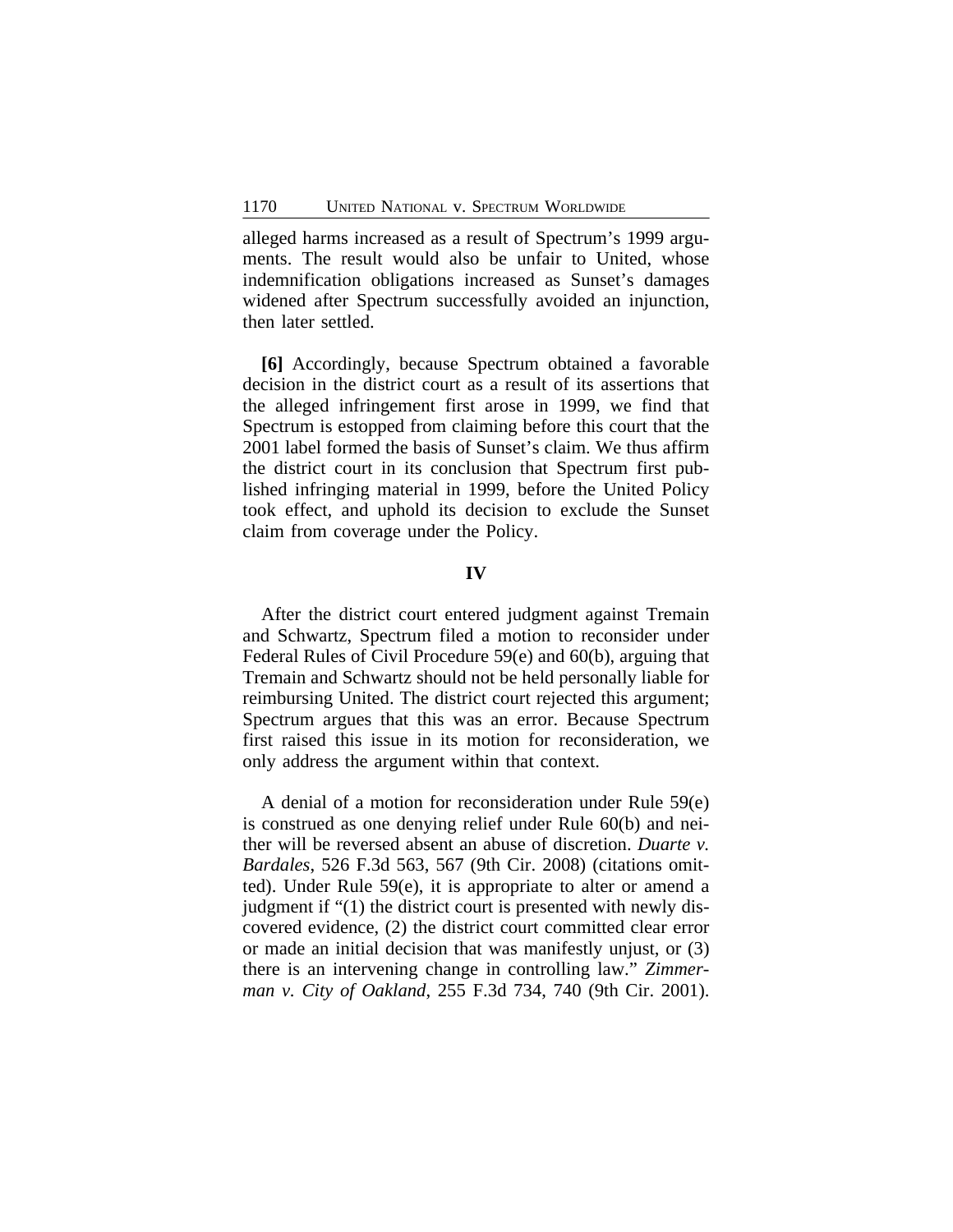Rule 60(b) allows a district judge to provide relief from a final judgment if the moving party can show

(1) mistake, inadvertence, surprise, or excusable neglect; (2) newly discovered evidence that, with reasonable diligence, could not have been discovered in time to move for a new trial under Rule 59(b); (3) fraud . . . , misrepresentation, or misconduct by an opposing party; (4) the judgment is void; (5) the judgment has been satisfied, released, or discharged; it is based on an earlier judgment that has been reversed or vacated; or applying it prospectively is no longer equitable; or (6) any other reason that justifies relief.

Fed. R. Civ. Pro. 60(b).

**[7]** Spectrum did not present any evidence that would allow the district court to grant relief from a final judgment under Rule 60(b). Neither did Spectrum present new evidence, nor did controlling law change in the interim. The district court rejected Spectrum's contention that holding Tremain and Schwartz individually liable was unjust, concluding that since "United raised the issue of [Tremain's and Schwartz's] liability in its motion for summary judgment," and Spectrum did not "interpose[ ] an argument against that claim," Spectrum could not raise it post-judgment. Because "[a] district court does not abuse its discretion when it disregards legal arguments made for the first time" on a motion to alter or amend a judgment, *Zimmerman*, 255 F.3d at 740 (*citing Rosenfeld v. U.S. Department of Justice*, 57 F.3d 803, 811 (9th Cir. 1995)), we affirm the district court with respect to this issue.

## **V**

In sum, we hold that the district court properly granted summary judgment to United on the issues of whether the United Policy's first publication exclusion applies to trade